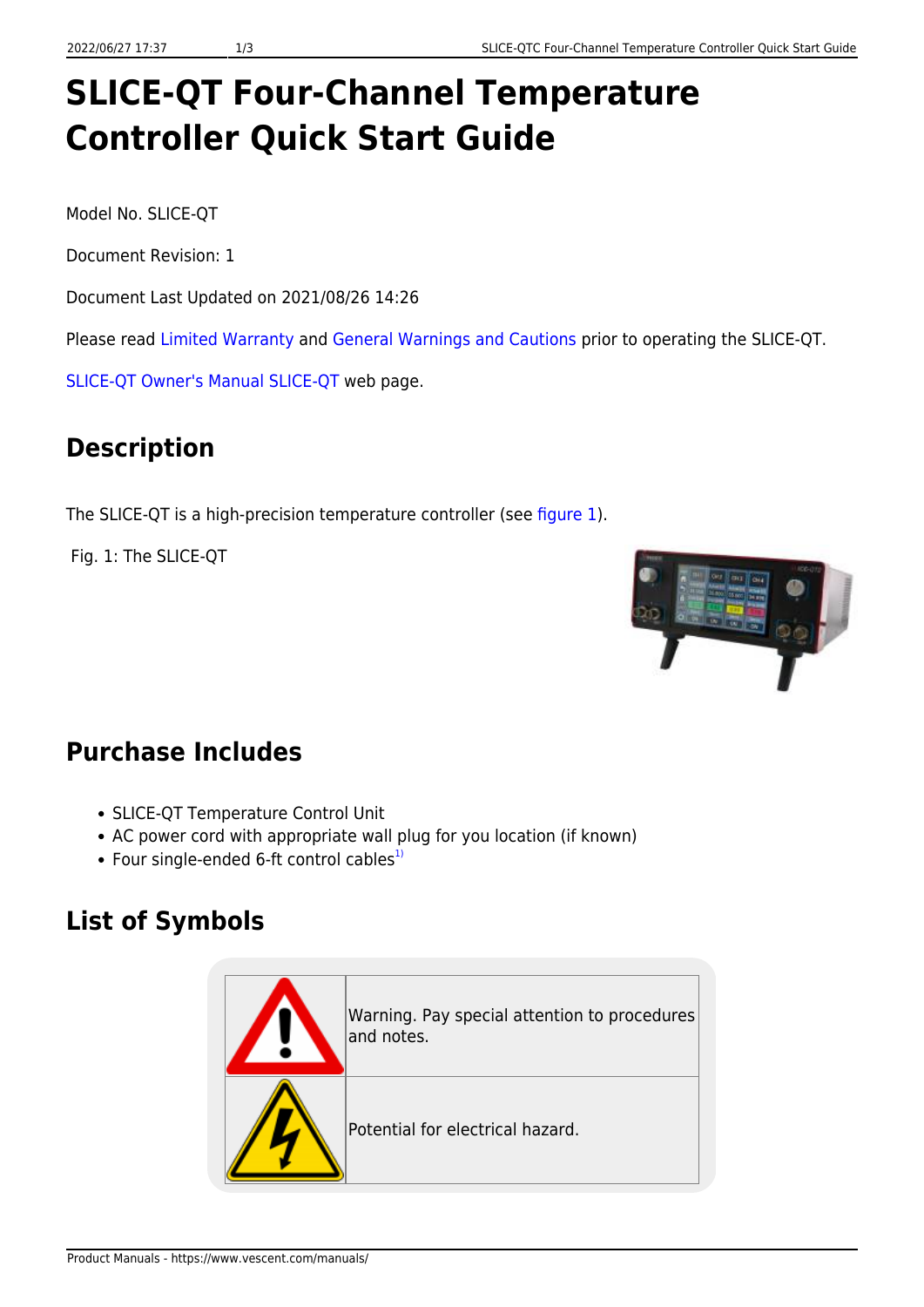## **Getting Started**

- When presented with a given view, it is possible to select the functionality or change the values in any field bordered in blue. When a particular field is actively being edited, its border will be yellow.
- 1. Using [table 1,](https://www.vescent.com/manuals/doku.php?id=slice:quick_start_qt#tab_pinout) make connections from the SLICE-QT to your thermal plant via the cables supplied by Vescent. Ensure the shield of the cable is well connected to the metal sleeve on the cable connector.
- 2. Use the supplied AC power cord to provide power to the SLICE-QT. The power converter inside the unit will accept any line voltage within the range in [table 2.](https://www.vescent.com/manuals/doku.php?id=slice:quick_start_qt#tab_v_rng)
- 3. Turn on the SLICE-QT with the power switch on the back of the unit located on the power entry module.
- 4. Touch a Channel Label icon to enter the Channel Details screen.
- 5. Touch the Setpoint Temperature Icon to enter in the desired set point temperature.
- 6. Touch Settings > Limits
	- 1. Set the absolute minimum and absolute maximum temperature allowed for your plant.
	- 2. Set the lock range. This range determines over what value of  $\Delta T = T_{\text{act}} T_{\text{set}}$  the system is considered to be locked. If ∆T is outside of this range, the Error field will change from green to yellow. This range will appear as yellow dashed lines on the plot of ∆T vs. time on the Channel Detail screen.
- 7. Touch Settings > PID
	- 1. Set the PID parameters for your plant
		- 1. Touch each window to set the given parameter
		- 2. We recommend the Ziegler-Nichols method of setting your PID parameters<sup>[2\)](#page--1-0)</sup>
- 8. Touch the OFF icon to engage the temperature servo
- 9. Monitor on the performance screen to ensure system settles

| <b>Connector</b><br><b>Pin Number</b> | Color        | <b>Function</b> | <b>AWG</b> |
|---------------------------------------|--------------|-----------------|------------|
| 1                                     | Red          | TEC/Heater+     | 18         |
| 2                                     | <b>Black</b> | TEC/Heater-     | 18         |
| 3                                     | White        | Thermistor+     | 22         |
| 4                                     | <b>Blue</b>  | Thermistor-     | 22         |
| <b>Metal Sleeve</b>                   | Drain Wire   |                 | 24         |
| Tab. 1: Cable pinout                  |              |                 |            |

You may purchase more cables separately from Vescent Photonics. We do not recommend making cables, but if you do so, make sure the metal sleeve (drain) is well.

The SLICE-QT will accept input line voltages within the ranges in [table 2.](https://www.vescent.com/manuals/doku.php?id=slice:quick_start_qt#tab_v_rng)

| Parameter                            | Value  | Units |  |
|--------------------------------------|--------|-------|--|
| Input Line Voltage                   | 90-250 | IVAC. |  |
| Frequency                            | 50-60  | 'Hz   |  |
| Phase                                |        | phase |  |
| Tab. 2: Input Voltage Specifications |        |       |  |

https://www.vescent.com/manuals/ Printed on 2022/06/27 17:37